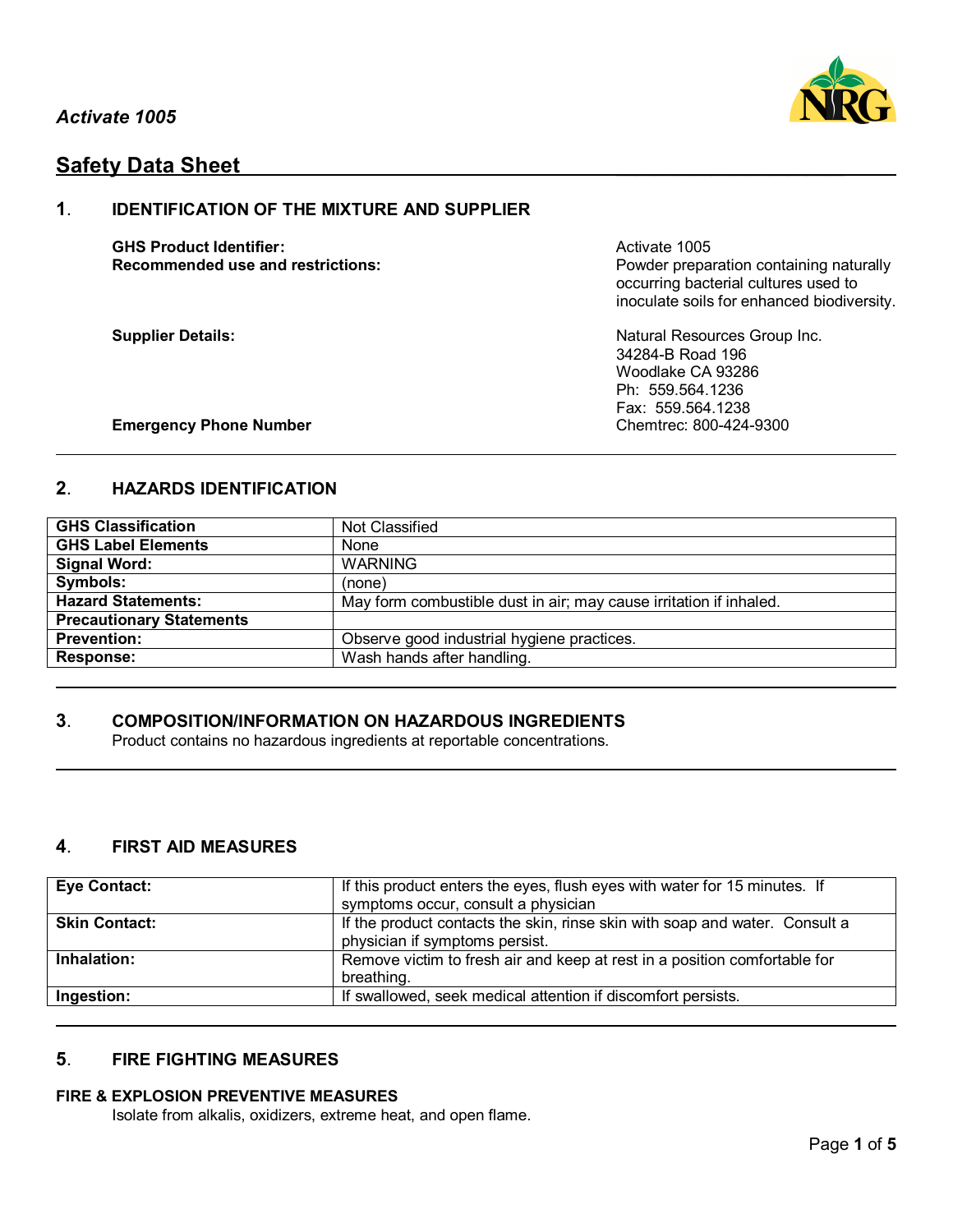

## *Activate 1005*

## **EXTINGUISHING MEDIA**

In case of fire, use appropriate extinguishing agent for surrounding fires: carbon dioxide, dry chemical powder, alcohol resistant foam or water spray.

#### **SPECIAL FIRE FIGHTING PROCEDURES**

Wear self-contained respirator and fully protective impervious suit.

#### **UNUSUAL EXPLOSION AND FIRE PROCEDURES**

None.

### **6**. **ACCIDENTAL RELEASE MEASURES**

### **SPILL AND LEAK RESPONSE AND ENVIRONMENTAL PRECAUTIONS:**

Sweep up and place material into a clearly marked container for chemical waste. Dust deposits should not be allowed to accumulate on surfaces, as these may form an explosive mixture if they are released into the atmosphere in sufficient concentration. Avoid dispersal of dust in the air (i.e., clearing dusty surfaces with compressed air). Non-sparking tools should be used. Flush area with water.

#### **PERSONAL PROTECTIVE EQUIPMENT**

Wear appropriate personal protective equipment (See section 8).

#### **ENVIRONMENTAL PRECAUTIONS:**

Keep spills out of sewers and bodies of water. Dike and contain the spill with inert material. Absorb on sand, vermiculite or diatomite. Transfer material to a container for disposal or recovery. Ventilate area and wash spill site after material pickup is complete.

#### **7**. **HANDLING AND STORAGE**

#### **HANDLING:**

Avoid breathing dust, vapor, mist or gas. Avoid contact with skin and eyes. Avoid prolonged or repeated exposure. Open and handle container with care. Keep ignition sources away.

#### **STORAGE**

Store in a tightly closed container in a dry, well-ventilated place.

### **STORAGE TEMPERATURE:**

 $15 - 30^{\circ}$ C

### **8**. **EXPOSURE CONTROLS/PERSONAL PROTECTION**

#### **PERSONAL PROTECTIVE EQUIPMENT:**

The user, as part of a formal exposure risk assessment, should decide upon the provision of personal protective equipment and the need to provide engineering control measures. Based upon the available toxicological information the protective measures described below should be regarded as a minimum.

#### **RESPIRATORY PROTECTION:**

Use a NIOSH approved respirator when exposure limits are exceeded or if irritation or other symptoms are experienced.

### **EYE PROTECTION:**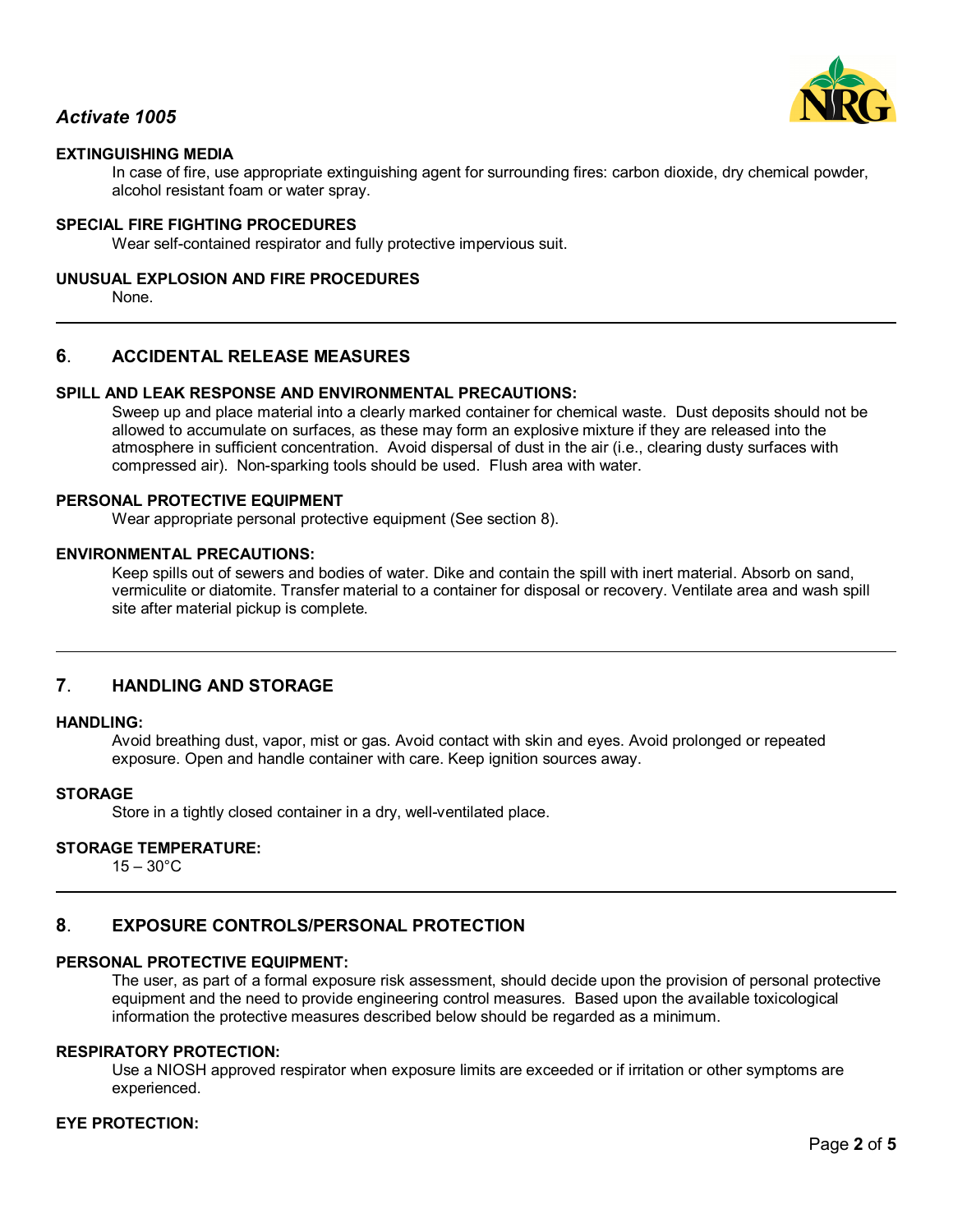

## *Activate 1005*

Wear goggles or safety glasses when using this product. Make sure that there is an eyewash facility in your vicinity.

## **SKIN PROTECTION:**

Wear impervious gloves and protective clothing.

### **WORK & HYGIENIC PRACTICES:**

Provide readily accessible eye wash stations & safety showers. Wash at end of each shift & before eating, smoking or using the toilet. Launder clothes that have become contaminated.

## **9**. **PHYSICAL AND CHEMICAL PROPERTIES**

| Appearance (physical state, color, etc.):     | Tan powder             |
|-----------------------------------------------|------------------------|
| Odor:                                         | <b>Bland Fragrance</b> |
| <b>Odor threshold:</b>                        | Not Available          |
| pH:                                           | Not Available          |
| Melting point/freezing point:                 | Not Available          |
| Initial boiling point and boiling range:      | Not Available          |
| Flash point:                                  | Not Available          |
| <b>Evaporation rate:</b>                      | Not Available          |
| Flammability (solid, gas):                    | Not Available          |
| Upper/lower flammability or explosive limits: | Not Available          |
| Vapor pressure:                               | Not Available          |
| Vapor density:                                | Not Available          |
| <b>Relative density:</b>                      | Not Available          |
| Solubility(ies):                              | Not Soluble            |
| Partition coefficient: n-octanol/water:       | Not Available          |
| <b>Autoignition temperature:</b>              | Not Available          |
| <b>Decomposition temperature:</b>             | Not Available          |
|                                               |                        |

## **10**. **STABILITY AND REACTIVITY**

#### **STABILITY**

Stable under normal temperatures and pressures.

#### **CONDITIONS TO AVOID**

Isolate from extreme heat, sparks, high temperatures and open flame.

#### **MATERIALS TO AVOID**

Strong oxidizing agents, acids and bases.

#### **HAZARDOUS DECOMPOSITION PRODUCTS**

None known

#### **HAZARDOUS POLYMERIZATION**

Will not occur.

### **11**. **TOXICOLOGICAL INFORMATION**

#### **ACUTE HAZARDS**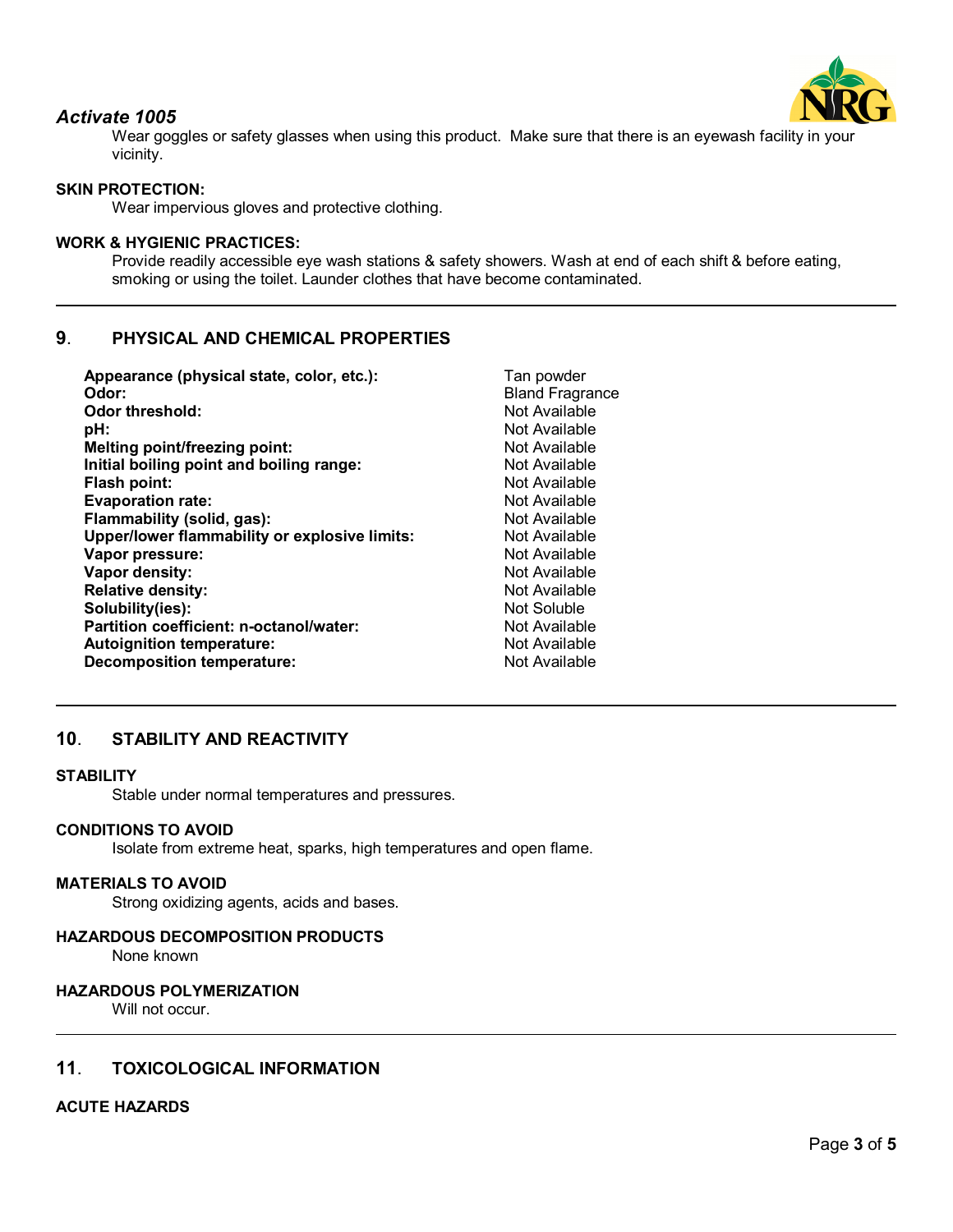

#### *Activate 1005* **EYE & SKIN CONTACT:**

Eye and Skin irritation.

### **INHALATION:**

May cause irritation.

#### **SWALLOWING:**

May be harmful if swallowed.

### **SUBCHRONIC HAZARDS/CONDITIONS AGGRAVATED**

### **CONDITIONS AGGRAVATED:**

None Known.

## **CHRONIC HAZARDS**

**CANCER, REPRODUCTIVE & OTHER CHRONIC HAZARDS:** Not available.

### **MAMMALIAN TOXICITY INFORMATION**

Not available.

## **12**. **ECOLOGICAL INFORMATION**

Toxicity: The product is not classified as environmentally hazardous.

|                                | However, this does not exclude the possibility that large or<br>frequent spills can have a harmful or damaging effect on the<br>environment |
|--------------------------------|---------------------------------------------------------------------------------------------------------------------------------------------|
| Persistence and degradability: | The product is expected to be biodegradable                                                                                                 |
| Bioaccumulative potential:     | The product is not expected to bioaccumulate                                                                                                |
| Bioconcentration factor (BCF): | Not Available                                                                                                                               |
| Mobility in soil:              | Not Available                                                                                                                               |
| PBT and vPvB assessment:       | Not Available                                                                                                                               |
| Other adverse effects:         | Not Available                                                                                                                               |

## **13**. **DISPOSAL CONSIDERATIONS**

Contact a licensed professional waste disposal service. Dispose in a manner consistent with federal, state and local environmental regulations.

## **14**. **TRANSPORT INFORMATION**

DOT: Not Regulated IATA: Not Regulated IMDG: Not Regulated